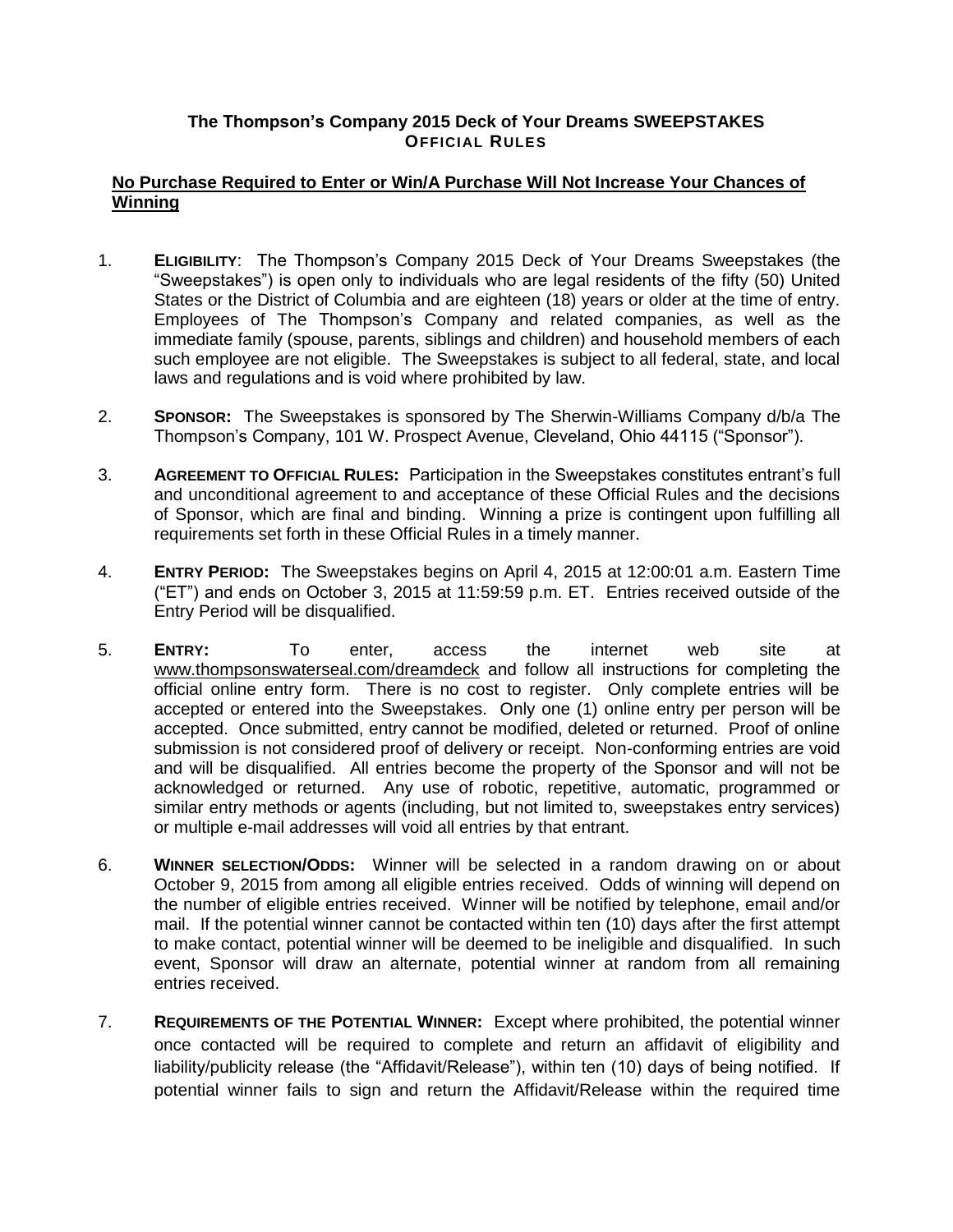period, potential winner will be deemed to be ineligible and disqualified. In such event, Sponsor will select an alternate, potential winner at random from all remaining entries received.

- 8. **PRIZE: ONE (1) GRAND PRIZE PACKAGE** consisting of (a) an 8 hour in person consultation at the winner's home and an additional 4 hours of telephone consultations with Jeff Wilson for advice and tips on how to make the most of your yard and deck area, (b) a check in the amount of \$10,000 to be used towards the building of a new deck or improving an existing deck or patio area, and (c) approximately \$5,000 retail value of merchandise from the Plow & Hearth catalogue/web site. Winner will be permitted select to merchandise from the offered prize options, provided that the aggregate retail value of the merchandise selected shall not exceed \$5,000. The in-person and telephone consultations will be arranged based on the schedules of the winner and Jeff Wilson but must be completed by August 1, 2016. Total value of the prize package is approximately \$18,000 (actual value depends on Winner's merchandise selection). All applicable taxes associated with the prize package are solely the winner's responsibility. No transfer, assignment, or substitution of prize except by Sponsor due to prize unavailability, and then for a prize of equal or greater value. Sponsor will not replace any lost or stolen checks, vouchers, certificates or other prize items once they are in the winner's possession.
	- 9. **PUBLICITY/LICENSE:** Except where prohibited, participation in the Sweepstakes constitutes winner's consent to Sponsor's use of winner's name, likeness, voice, opinions, biographical information and state of residence for promotional purposes in any media without further payment or consideration, permission, or approval.
	- 10. **PRIVACY:** All information submitted to Sponsor as part of this Sweepstakes will be treated in accordance with The Sherwin-Williams Company Privacy Policy, available at www.thompsonswaterseal.com/about-us/privacy-policy/.
	- 11. **GENERAL CONDITIONS:** Sponsor reserves the right in its sole discretion to disqualify any individual it finds to be tampering with the entry process or the operation of the Sweepstakes, or to be acting in violation of these Official Rules. Any attempt by any person to undermine the legitimate operation of the Sweepstakes may be a violation of criminal and civil law, and, should such an attempt be made, Sponsor reserves the right to seek damages from any such person to the fullest extent permitted by law. The failure of Sponsor to comply with any provision of these Official Rules due to an act of God, hurricane, war, fire, riot, earthquake, terrorism, act of public enemies, actions of governmental authorities outside of the control of Sponsor, or other "force majeure" event will not be considered a breach of these Official Rules. In the event that the operation, security, or administration of the Sweepstakes is impaired in any way for any reason, Sponsor may, in its sole discretion, either (a) suspend the Sweepstakes to address the impairment and then resume the Sweepstakes in a manner that best conforms to the spirit of these Official Rules, or (b) cancel the Sweepstakes and award the prize via random drawing from among the eligible entries received up to the time of the impairment. Sponsor's failure to enforce any provision of these Official Rules shall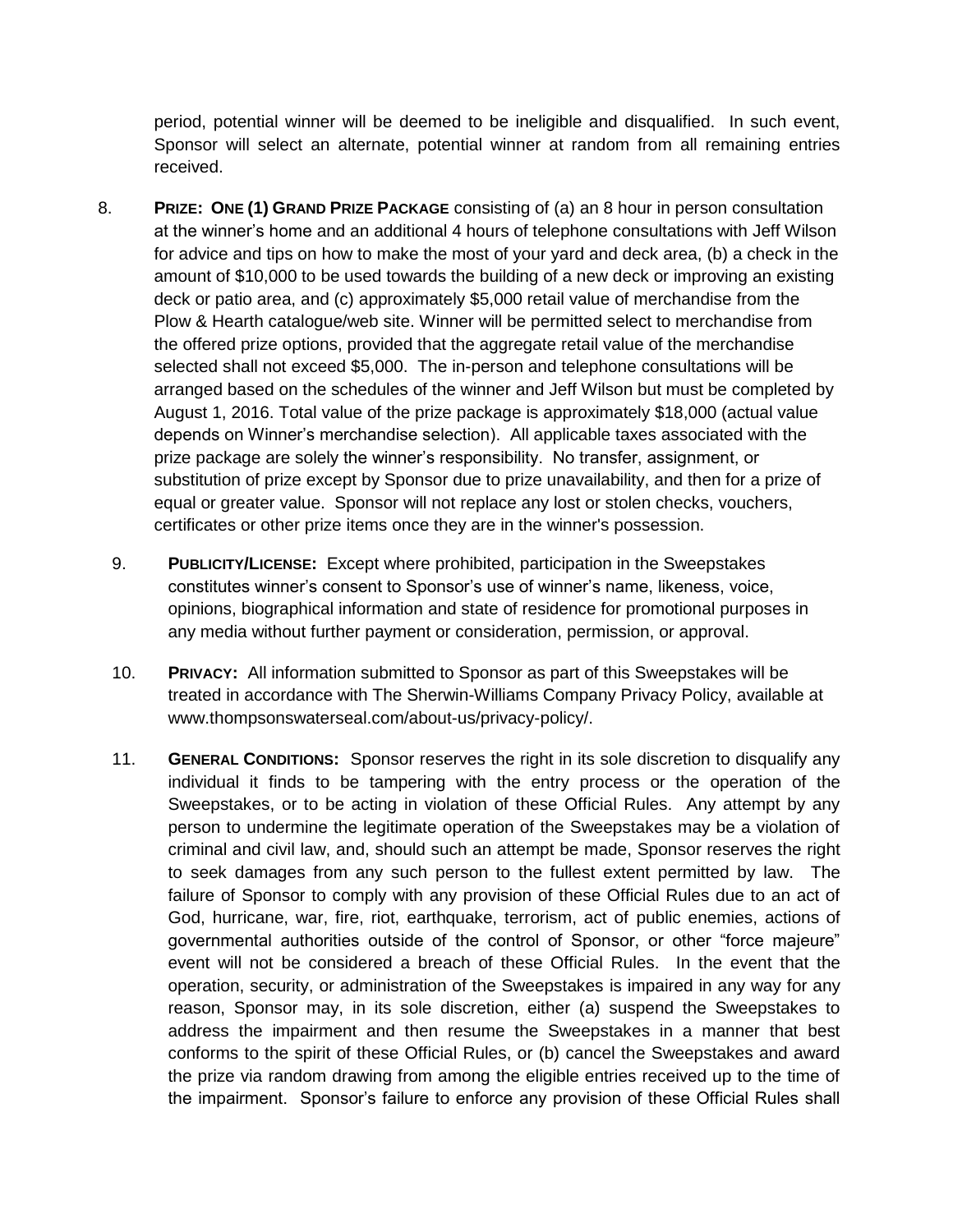not constitute a waiver of that provision. In the event of a dispute as to any online entry, the authorized account holder of the e-mail address used to enter will be deemed to be the entrant. The "authorized account holder" is the natural person assigned an e-mail address by an internet access provider, online service provider or other organization responsible for assigning e-mail addresses for the domain associated with the submitted address.

- 12. **RELEASE AND LIMITATIONS OF LIABILITY:** By participating in the Sweepstakes, entrants agree to release and hold harmless Sponsor, its officers, directors, employees, and agents (the "Released Parties") from and against any claim or cause of action arising out of participation in the Sweepstakes or receipt or use of any prize, including, but not limited to: (a) unauthorized human intervention in the Sweepstakes; (b) technical errors related to computers, servers, providers or telephone or network lines; (c) printing errors; (d) errors in the administration of the Sweepstakes or the processing of entries; (e) any incorrect or inaccurate entry information; (f) inability to access Sponsor's internet web site; (g) transactions that are processed late or incorrectly or are incomplete or lost due to computer or electronic malfunction or traffic congestion on the internet or at any website; and/or (h) injury or damage to persons or property which may be caused, directly or indirectly, in whole or in part, from entrant's participation in the Sweepstakes or receipt of any prize or Sponsor's use of submitted entry materials and Attributes, including, without limitation, claims for invasion of privacy, right of publicity, defamation, libel, or further consideration. Entrant further agrees that in any cause of action, Sponsor's liability will be limited to the cost of entering and participating in the Sweepstakes, and in no event shall Sponsor be liable for attorney's fees. Entrant waives the right to claim any damages whatsoever, including, but not limited to, punitive, consequential, direct, or indirect damages.
- 13. **DISPUTES:** Except where prohibited, entrant agrees that: (a) any and all disputes, claims and causes of action arising out of, or connected with, the Sweepstakes or any prize awarded shall be resolved individually, without resort to any form of class action, and exclusively by the appropriate court located in the State of Ohio; (b) any and all claims, judgments and awards shall be limited to actual out-of-pocket costs incurred, including costs associated with entering a Sweepstakes, but in no event attorneys' fees or expenses; and (c) entrant waives the right to claim any damages whatsoever, including, but not limited to, punitive, consequential, direct, or indirect damages. All issues and questions concerning the construction, validity, interpretation and enforceability of these Official Rules, entrant's rights and obligations, or the rights and obligations of the Sponsor in connection with the Sweepstakes, shall be governed by, and construed in accordance with, the laws of the State of Ohio, without giving effect to any choice of law or conflict of law rules (whether of the State of Ohio or any other jurisdiction), which would cause the application of the laws of any jurisdiction other than the State of Ohio.
- 14. **SWEEPSTAKES RESULTS:** For the winner's name, available after November 9, 2015, send a separate, self-addressed, stamped envelope to The Sherwin-Williams Wood